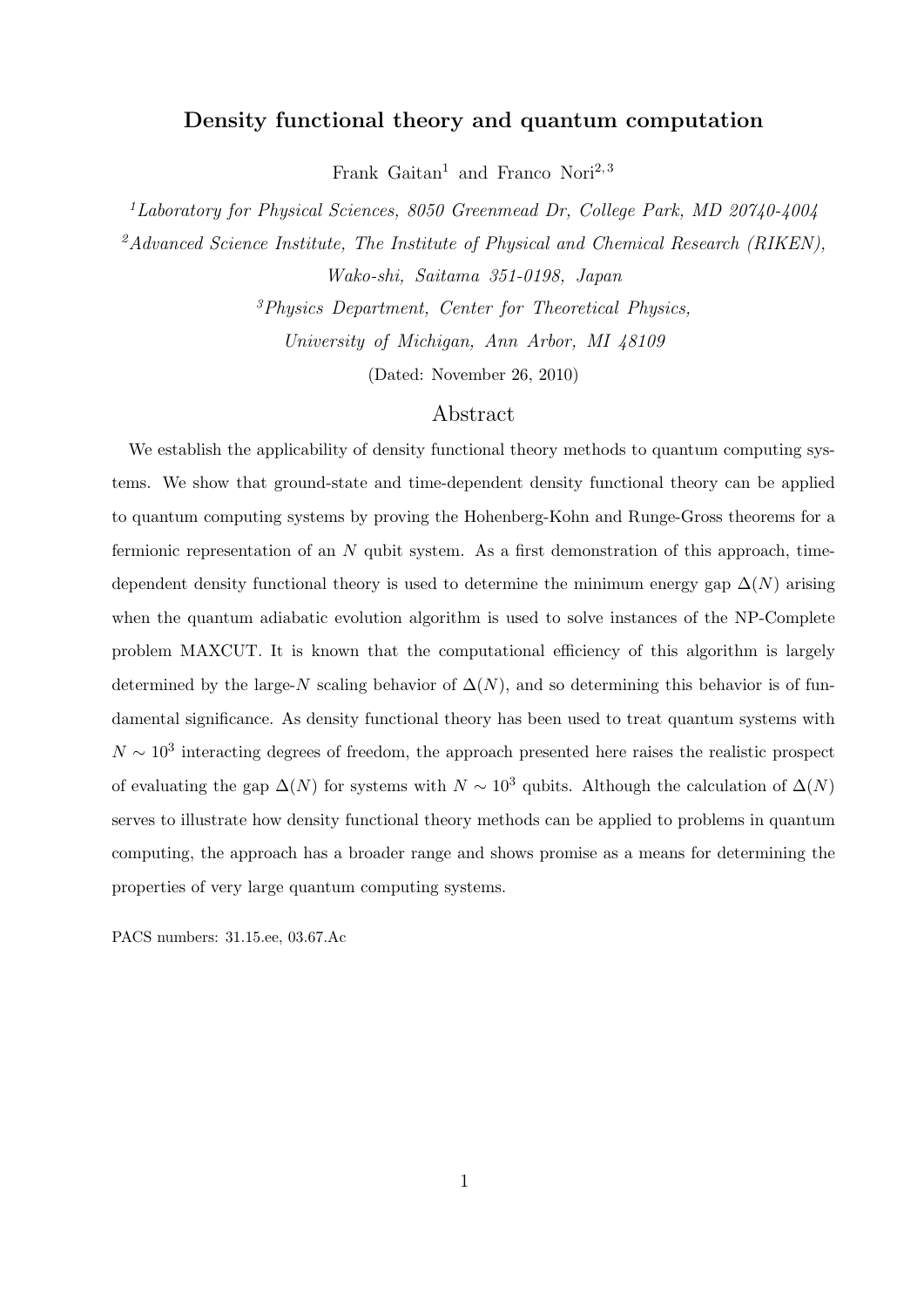The inability of a classical computer to efficiently simulate the dynamics of a quantum system is well-known. The problem is that the dimension of the Hilbert space grows exponentially with the number of degrees of freedom of the quantum system, and this in turn causes an exponential growth in the amount of memory and CPU-time required to carry out the simulation. This inefficiency is a major stumbling block for numerical studies aiming to determine the asymptotic performance of quantum algorithms. For example, numerical simulation of the dynamics of the quantum adiabatic evolution (QAE) algorithm applied to the NP-Complete problem Exact Cover 3 has been limited to systems containing  $N \leq 20$ qubits [\[1\]](#page-12-0). Because the algorithm requires adiabatic dynamics, its performance is highly sensitive to the minimum energy gap  $\Delta(N)$  separating the instantaneous ground- and firstexcited states, with the gap's asymptotic limit,  $(N \gg 1)$ , largely determining the algorithm's computational efficiency. Attempts to evaluate  $\Delta(N)$  using exact diagonalization have been limited to  $N \leq 20$  qubits [\[2\]](#page-12-1). Recently, however, the minimum gap  $\Delta(N)$  for QAE applied to Exact Cover 3 has been determined for  $N \leq 128$  qubits using quantum Monte Carlo methods [\[3\]](#page-12-2). This represents a substantial technical advance, and has stirred great interest in finding other computational approaches that might allow quantum algorithm performance to be determined for still larger qubit systems.

Quantum computation is not the only research area struggling with the difficulties of simulating quantum systems. Condensed-matter physicists and quantum chemists have been working under the shadow of this problem for decades. A number of computational approaches have been developed which, together with increasingly more powerful computers, has allowed much progress to be made, in spite of the ultimately unavoidable difficulties involved. Among these approaches, density functional theory (DFT) has proven to be one of the most successful [\[4\]](#page-12-3). DFT applies to interacting fermion systems. It captures all many-body effects through the exchange-correlation energy functional. Ground-state density functional theory (GS-DFT) has been used to determine a wide range of ground-state properties of atomic, molecular, and solid state systems [\[5,](#page-12-4) [6\]](#page-12-5); while time-dependent density functional theory (TD-DFT) has been used to determine excited-state properties, as well as the linear and non-linear response of interacting many-electron systems to electromagnetic fields [\[7,](#page-12-6) [8\]](#page-12-7). For our purposes, it is especially significant that DFT has been successfully applied to quantum systems containing  $N \sim 10^3$  interacting degrees of freedom [\[9–](#page-12-8)[11\]](#page-12-9).

Here we show how DFT can be applied to quantum computing systems [\[12\]](#page-12-10). Although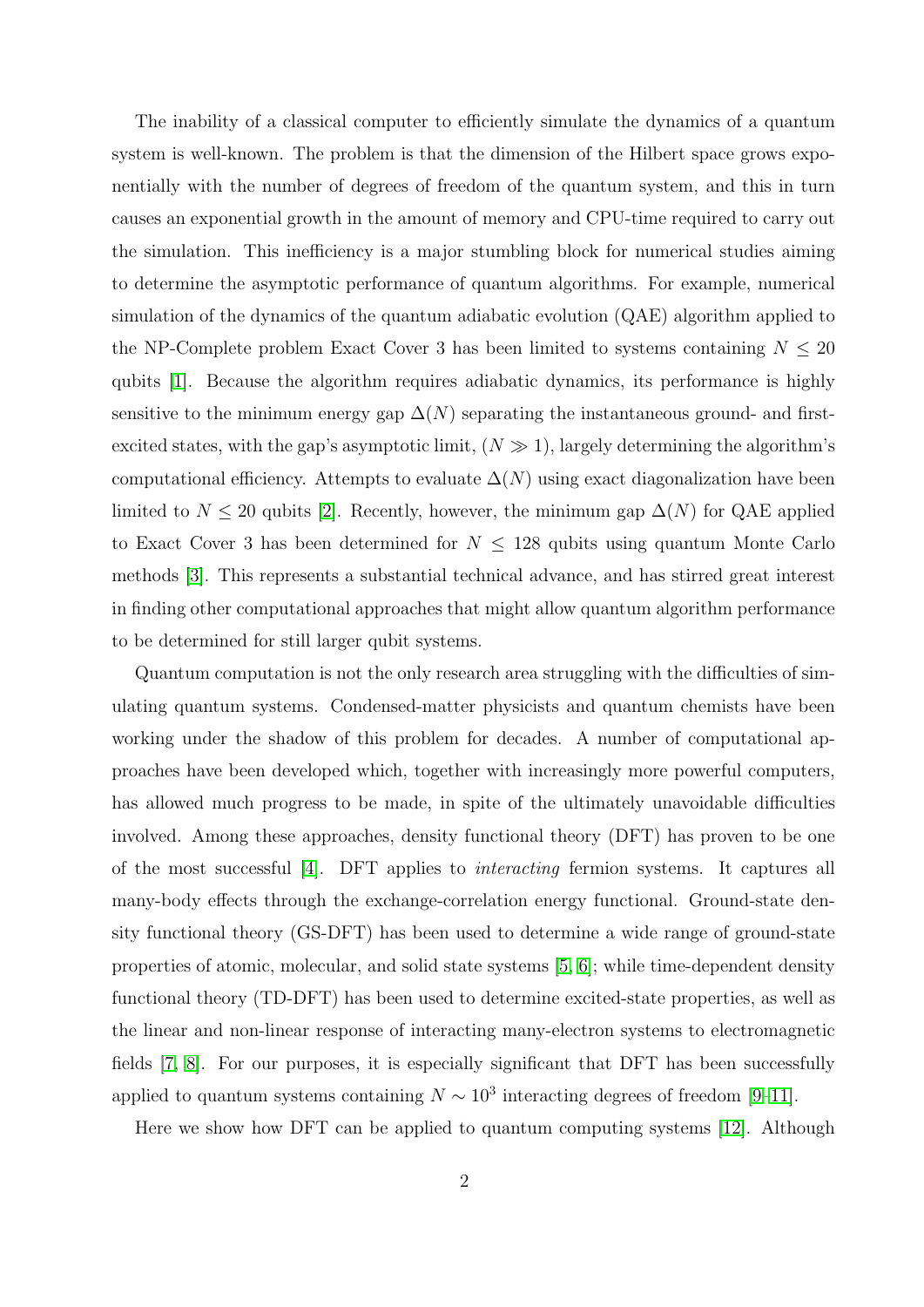our analysis can be extended to the case of N qudits (d-level systems) residing on a  $D$ dimensional lattice, we restrict the presentation to  $N$  qubits residing on a 2D lattice since this corresponds to the experimentally interesting cases of qubits placed in a 2D ion trap, or restricted to a planar superconducting qubit circuit. We begin by showing how the N qubit system can be transformed into a system of  $N$  lattice fermions. We illustrate this transformation by using it to re-write the dynamics of the QAE algorithm applied to the NP-Complete problem MAXCUT [\[13\]](#page-12-11). For the resulting interacting fermion system, we establish the Hohenberg-Kohn [\[5\]](#page-12-4) and Runge-Gross [\[7\]](#page-12-6) theorems, and set-up the auxiliary Kohn-Sham system of non-interacting fermions [\[6\]](#page-12-5). This justifies the application of GS- and TD-DFT to the dynamics of the interacting fermion system. The linear response of the interacting fermions is determined using TD-DFT, which is then used to obtain the energy gap  $\Delta(N)$  for the MAXCUT dynamics. In light of earlier remarks, this approach would allow evaluation of the minimum gap  $\Delta(N)$  for  $N \sim 10^3$  qubits.

Qubit/Fermion Transformation: Consider N qubits residing on an N-site 2D lattice with basis vectors  $\hat{\mathbf{e}}_k$  ( $k = 1, 2$ ), and sites specified by the position vector **r**. Let  $\sigma(\mathbf{r})$  denote the Pauli matrices associated with the qubit at r. We now show how the qubits can be converted into lattice fermions via the 2D Jordan-Wigner (JW) transformation [\[14\]](#page-12-12). Note that the following analysis can be extended to  $N$  qudits on a  $D$ -dimensional lattice using the generalized JW transformation [\[15\]](#page-12-13) that fermionizes a spin s system in  $D$  spatial dimensions  $(d = 2s + 1).$ 

For a 2D system of qubits, the JW transformation is:

<span id="page-2-1"></span>
$$
\sigma^+(\mathbf{r}) = 2a_\mathbf{r}^\dagger Q_\mathbf{r};
$$
  
\n
$$
\sigma^-(\mathbf{r}) = 2Q_\mathbf{r}^\dagger a_\mathbf{r};
$$
  
\n
$$
\sigma_z(\mathbf{r}) = 2\hat{n}_\mathbf{r} - 1.
$$
\n(1)

Here  $\sigma^{\pm}(\mathbf{r}) = \sigma_x(\mathbf{r}) \pm i\sigma_y(\mathbf{r})$ ;  $a_{\mathbf{r}}^{\dagger}$  ( $a_{\mathbf{r}}$ ) creates (annihilates) a lattice fermion at  $\mathbf{r}$ ;  $\hat{n}_{\mathbf{r}} = a_{\mathbf{r}}^{\dagger}a_{\mathbf{r}}$ ; and

<span id="page-2-0"></span>
$$
Q_{\mathbf{r}} = \exp\left[-i\phi_{\mathbf{r}}\right]; \quad \phi_{\mathbf{r}} = (1/2\pi\theta) \sum_{\mathbf{r}'} \Phi(\mathbf{r}, \mathbf{r}') \hat{n}_{\mathbf{r}'}.
$$
 (2)

In Eq. [\(2\)](#page-2-0),  $\Phi(\mathbf{r}, \mathbf{r}')$  is the angle made by  $(\mathbf{r} - \mathbf{r}')$  with respect to some reference direction, say  $\hat{\mathbf{e}}_1$ . Thus, (i)  $\Phi(\mathbf{r}, \mathbf{r}')$  changes by  $2\pi$  when  $(\mathbf{r} - \mathbf{r}')$  traces out a closed loop around  $\mathbf{r}'$ ; and (ii)  $\Phi(\mathbf{r}, \mathbf{r}) \equiv 0$ . The requirement that the Pauli operators  $\sigma(\mathbf{r})$  commute at different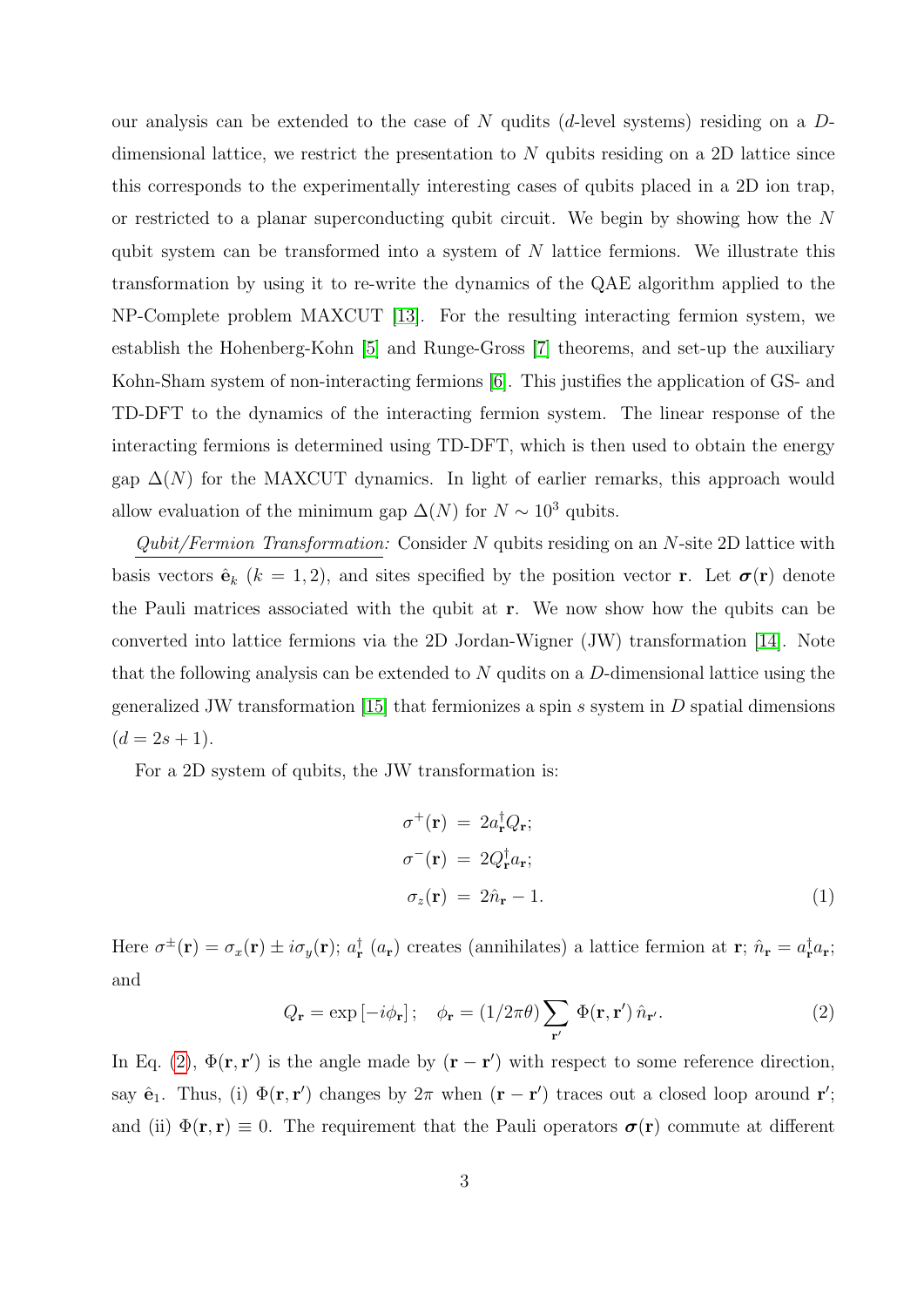lattice sites forces  $\theta$  to satisfy

$$
\theta = \frac{1}{(2m+1)2\pi} \qquad (m = 0, \pm 1, \pm 2, \ldots)
$$

in Eq. [\(2\)](#page-2-0).

As shown in Ref. [\[14\]](#page-12-12), the lattice fermions are spinless and minimally-coupled to a gauge field  $A_k(\mathbf{r}) = \Delta_k \phi_{\mathbf{r}} \equiv \phi_{\mathbf{r}+\hat{\mathbf{e}}_k} - \phi_{\mathbf{r}}$ . The action for the gauge field  $A_\mu(\mathbf{r})$  is given by the Chern-Simons term[\[16\]](#page-13-0)

$$
\mathcal{A}_{CS} = -\frac{\theta}{4} \int dt \sum_{\mathbf{r}} \epsilon^{\mu\nu\lambda} A_{\mu}(\mathbf{r}) F_{\nu\lambda}(\mathbf{r}).
$$

Maxwell's equations for this system take the form

<span id="page-3-0"></span>
$$
j^{\mu} = \epsilon^{\mu\nu\lambda} F_{\nu\lambda},\tag{3}
$$

where  $j^{\mu}$  is the fermion current,  $F_{\nu\lambda}$  is the gauge field tensor,  $\epsilon^{\mu\nu\lambda}$  is the totally antisymmetric Levi-Civita tensor, and  $\mu, \nu, \lambda = 0, 1, 2$ . Fermion current conservation,  $\partial_{\mu} j^{\mu} = 0$ , follows immediately from Maxwell's equations.

NP-Complete Problem MAXCUT: In this problem, one considers an N-node undirected graph with nodes specified by **r**. The nodes (edges) are assigned weights  $w_r (w_{r,r})$ , and a binary variable  $s_r$  is associated with each node r. A cut of the graph is a partition of the nodes into two sets  $S_0$  and  $S_1$ . For the nodes belonging to  $S_0$   $(S_1)$ ,  $s_r$  is assigned the value 0 (1). The problem is to find the cut that maximizes the payoff function

$$
P(s) = \sum_{\mathbf{r}} w_{\mathbf{r}} s_{\mathbf{r}} + \sum_{\mathbf{r}, \mathbf{r'}} s_{\mathbf{r}} (1 - s_{\mathbf{r'}}) w_{\mathbf{r}, \mathbf{r'}}.
$$

The QAE algorithm was applied to MAXCUT in Ref. [\[13\]](#page-12-11), where the dynamics is driven by the time-dependent Hamiltonian

$$
H(t) = (1 - t/T)H_0 + (t/T)H_P.
$$
\n(4)

Here T is the algorithm runtime; the initial Hamiltonian  $H_0$  is

$$
H_0 = \sum_{\mathbf{r}} \frac{1}{2} \left[ 1 - \sigma_x(\mathbf{r}) \right];\tag{5}
$$

and the final/problem Hamiltonian  $H_P$  is

$$
H_P = \sum_{\mathbf{r}} w_{\mathbf{r}} (1 - \sigma_z(\mathbf{r})) / 2 + \sum_{\mathbf{r}, \mathbf{r}'} w_{\mathbf{r}, \mathbf{r}'} (1 - \sigma_z(\mathbf{r}) \sigma_z(\mathbf{r}')) / 2.
$$
 (6)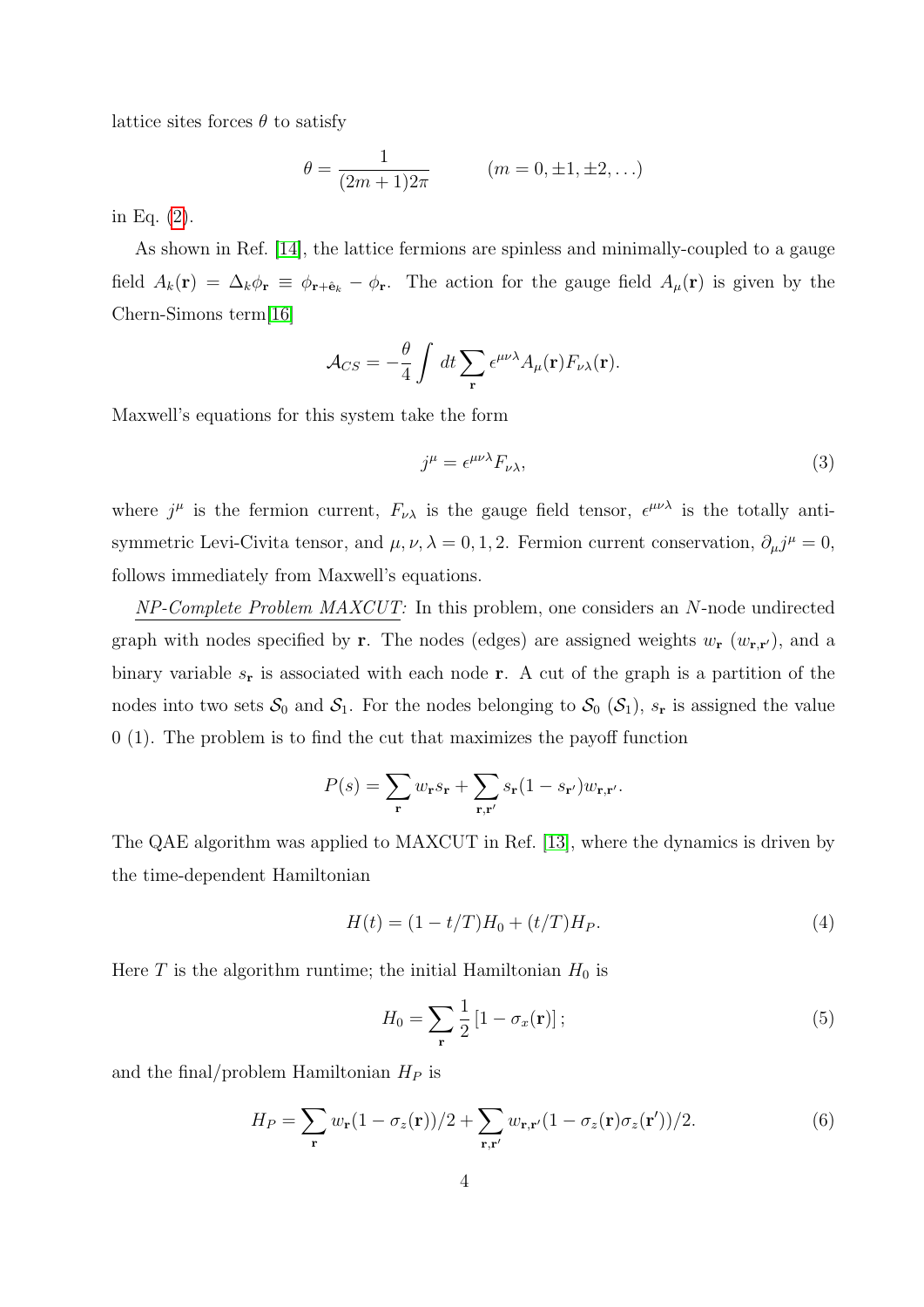Using Eqs. [\(1\)](#page-2-1) in  $H(t)$  gives the fermionized QAE Hamiltonian for MAXCUT:

<span id="page-4-1"></span>
$$
H(t) = (1 - t/T) \sum_{\mathbf{r}} [a_{\mathbf{r}}^{\dagger} Q_{\mathbf{r}} + Q_{\mathbf{r}}^{\dagger} a_{\mathbf{r}}] + (t/T) \sum_{\mathbf{r}} v_{\mathbf{r}} \hat{n}_{\mathbf{r}} + (t/T) \sum_{\mathbf{r}} \sum_{\mathbf{r'} \neq \mathbf{r}} w_{\mathbf{r}, \mathbf{r'}} \hat{n}_{\mathbf{r}} \hat{n}_{\mathbf{r'}}],
$$
\n(7)

where  $w_{\mathbf{r}} \equiv v_{\mathbf{r}} + W_{\mathbf{r}}$ ;  $W_{\mathbf{r}} = \sum_{\mathbf{r'} \neq \mathbf{r}} w_{\mathbf{r},\mathbf{r'}}$ ; and a term proportional to the identity has been suppressed. We now show that GS-DFT can be applied to the dynamics of the instantaneous MAXCUT Hamiltonian  $H(t)$  for each  $t \in (0, T)$ .

Note: Throughout the remainder of this paper, the instantaneous groundstate is assumed to be non-degenerate as would be appropriate for the case of a non-vanishing gap  $\Delta$ .

GS-DFT: The QAE algorithm has an adiabatic dynamics that is driven by a slowly varying Hamiltonian  $H(t)$ . In our discussion of GS-DFT we focus on the MAXCUT Hamiltonian  $H(t)$  at a fixed instant of time  $t = t_*$ . By fixing the time, we obtain a well-defined static Hermitian operator  $H_* \equiv H(t = t_*)$ . We aim to show that the Hohenberg-Kohn theorem applies to  $H_*$ . With this theorem in place, GS-DFT can be used to study the ground-state properties of  $H_* = H(t = t_*)$  for any specific intermediate time  $0 < t_* < T$ . We stress that even though the QAE algorithm works with a slowly varying Hamiltonian, the following GS-DFT discussion is restricted to the *static* Hermitian operator  $H_*$  that is the value of  $H(t)$  at  $t = t_*$ .

Our starting point is the energy functional for the instantaneous MAXCUT Hamiltonian  $H_* = H(t = t_*),$ 

<span id="page-4-0"></span>
$$
E[n] = \min_{|\psi\rangle \to n} \langle \psi | H_* | \psi \rangle.
$$
 (8)

The domain of  $E[n]$  is the set of all N-representable site occupation functions (SOF)  $n_r$  that can be obtained from an N-fermion wavefunction. The minimization in Eq. [\(8\)](#page-4-0) is over all  $|\psi\rangle$  for which

$$
n \equiv n_{\mathbf{r}} = \langle \psi | \hat{n}_{\mathbf{r}} | \psi \rangle,
$$

and the minimizing state  $|\psi_{\min}[n]\rangle$  is thus a functional of  $n_r$ . Let  $|\psi^g\rangle$  denote the groundstate of  $H_*$ ;  $E^g$  the ground-state energy; and  $n_r^g$  the ground-state SOF. Inserting Eq. [\(7\)](#page-4-1) into [\(8\)](#page-4-0) gives

$$
E[n] = (t_*/T) \sum_{\mathbf{r}} v_{\mathbf{r}} n_{\mathbf{r}} + Q[n],
$$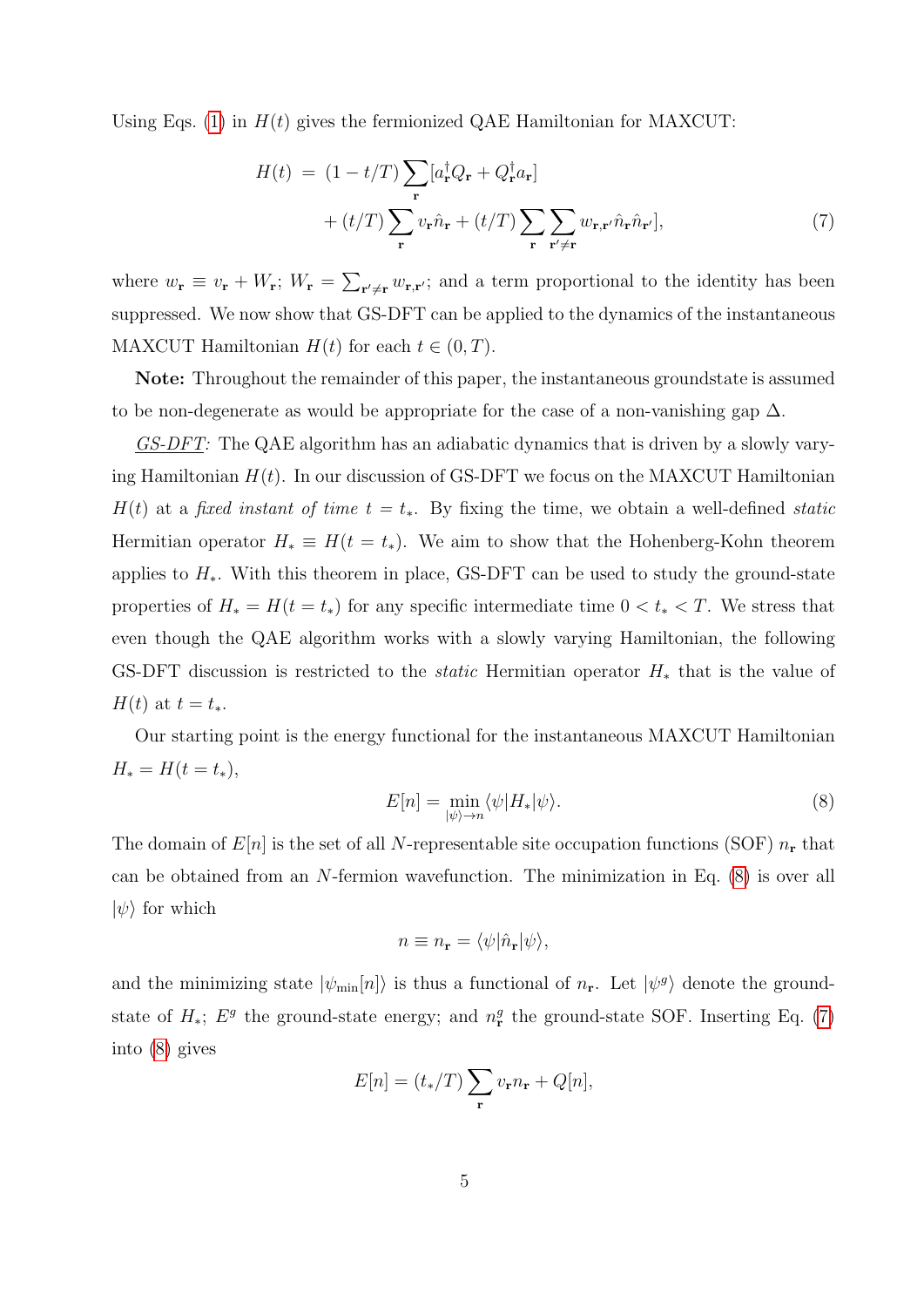where

$$
Q[n] \equiv \min_{|\psi\rangle \to n} \langle \psi | (T_{t_*} + U_{t_*}) | \psi \rangle,
$$

and  $T_{t*}$  and  $U_{t*}$  are the first and third terms, respectively, on the RHS of Eq. [\(7\)](#page-4-1) at  $t = t_*$ .

To establish the Hohenberg-Kohn (HK) theorem for  $H_*$  we must show [\[17\]](#page-13-1): (i)  $E[n^g] =$  $E^g$ ; (ii) for  $n_r \neq n_r^g$ ,  $E[n] > E^g$ ; and (iii) the ground-state expectation value of any observable is a unique functional of the ground-state SOF  $n_r^g$ . By the variational principle,  $\langle \psi | H_* | \psi \rangle \ge$  $E^g$ , with equality when  $|\psi\rangle = |\psi^g\rangle$ . Thus, for  $n = n^g$ , the search in Eq. [\(8\)](#page-4-0) returns the ground-state  $|\psi^g\rangle$  as the state  $|\psi_{\min}[n^g]\rangle$  that minimizes  $E[n^g]$ . It follows that

$$
E[n^g] = \langle \psi^g | H(t) | \psi^g \rangle = E^g.
$$

This establishes condition (i). For  $n \neq n^g$ , the minimizing state  $|\psi_{\min}[n]\rangle \neq |\psi^g[n^g]\rangle$ , and so by the variational principle,

$$
E[n] = \langle \psi_{\min}[n] | H(t) | \psi_{\min}[n] \rangle > E^g.
$$

This establishes condition (ii). Finally, since the ground-state  $|\psi^g\rangle = |\psi_{min}[n^g]\rangle$ , it is a unique functional of  $n<sup>g</sup>$  and, consequently, so are all ground-state expectation values,

$$
\langle \hat{\mathcal{O}} \rangle_{gs} = \langle \psi^g | \hat{\mathcal{O}} | \psi^g \rangle = \langle \psi_{\min}[n^g] | \hat{\mathcal{O}} | \psi_{\min}[n^g] \rangle = \mathcal{O}[n^g].
$$

Condition (iii) is thus established, completing the proof of the HK theorem for  $H_* = H(t_*)$ .

To obtain a practical calculational scheme, an auxiliary system of non-interacting Kohn-Sham (KS) fermions is introduced [\[6\]](#page-12-5), and it is assumed that the ground-state SOF  $n_r^g$  can be obtained from the ground-state density of the KS fermions moving in an external potential  $v_{\mathbf{r}}^{ks}$ . For  $H_* = H(t_*)$ , the KS Hamiltonian  $H_{ks} = T'_t + V^{ks}$  is defined to be

$$
H_{ks} = \sum_{\mathbf{r}} (1 - t_*/T) \{ q_{\mathbf{r}} a_{\mathbf{r}}^{\dagger} + q_{\mathbf{r}}^* a_{\mathbf{r}} \} + \sum_{\mathbf{r}} (t_*/T) v_{\mathbf{r}}^{ks} \hat{n}_{\mathbf{r}},
$$

where  $q_{\bf r} = \langle Q_{\bf r} \rangle$  is the ground-state expectation value of  $Q_{\bf r}$ . The effects of  $Q_{\bf r}$  are thus incorporated into the KS dynamics through the mean-field  $q_r$ . The KS energy functional  $\epsilon_{ks}[n]$  is:

<span id="page-5-0"></span>
$$
\epsilon_{ks}[n] = \min_{|\psi\rangle \to n} \langle \psi | H_{ks} | \psi \rangle = T'_{t_*}[n] + \sum_{\mathbf{r}} (t_*/T) v_{\mathbf{r}}^{ks} n_{\mathbf{r}}.
$$
\n(9)

To determine the KS external potential  $v_{\mathbf{r}}^{ks}$ , we re-write Eq. [\(8\)](#page-4-0) as

<span id="page-5-1"></span>
$$
E[n] = T'_{t_*}[n] + \sum_{\mathbf{r}} (t_*/T)v_{\mathbf{r}} n_{\mathbf{r}} + \xi_{xc}[n],
$$
\n(10)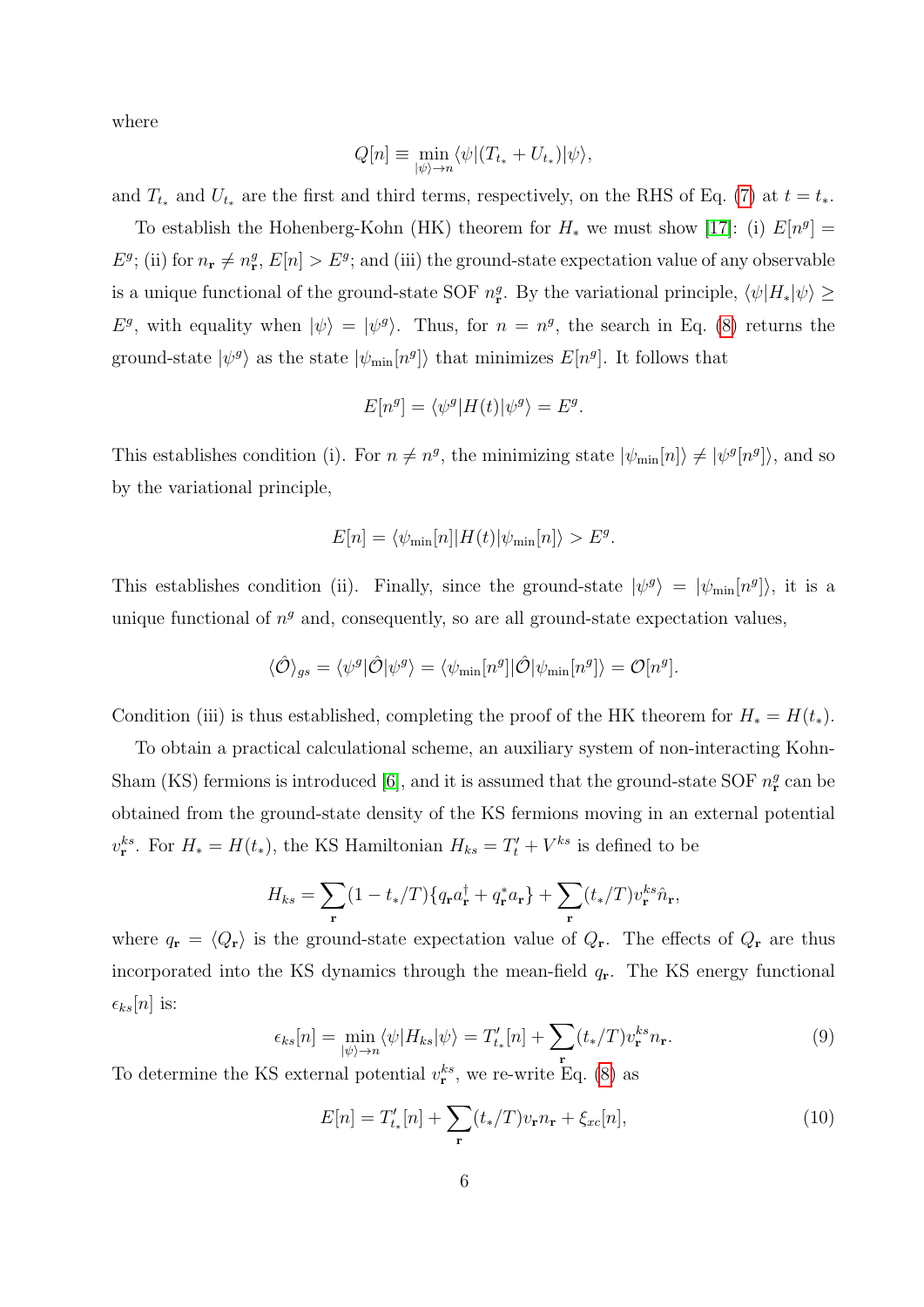where

$$
\xi_{xc}[n] \equiv Q[n] - T'_{t_*}[n]
$$

is the exchange-correlation energy functional. Recall that it is through the exchangecorrelation energy functional  $\xi_{xc}[n]$  that DFT accounts for all many-body effects. Since  $n_r^g$  minimizes  $\epsilon_{ks}[n]$  and  $E[n]$ , Eqs. [\(9\)](#page-5-0) and [\(10\)](#page-5-1) are stationary about  $n = n^g$ . Taking their functional derivatives with respect to n, evaluating the result at  $n = n<sup>g</sup>$ , and eliminating  $\delta T'/\delta n|_{n=n^g}$  gives

$$
v_{\mathbf{r}}^{ks} = v_{\mathbf{r}} + (T/t_*)v_{xc}[n^g],\tag{11}
$$

for  $t_* \neq 0$ . Here  $v_{xc}[n^g](\mathbf{r})$  is the exchange-correlation potential which is the functional derivative of the exchange-correlation energy functional  $\xi_{xc}[n^g]$ ,

$$
v_{xc}[n^g](\mathbf{r}) = \frac{\delta \xi_{xc}[n^g]}{\delta n_{\mathbf{r}}^g}.
$$

This sets in place the formulas for a self-consistent calculation of the ground-state properties of  $H_* = H(t_*)$  using GS-DFT. Entanglement [\[18\]](#page-13-2) and its links to quantum phase transitions [\[19\]](#page-13-3) have been studied using GS-DFT.

TD-DFT: Here we establish the Runge-Gross theorem [\[7\]](#page-12-6) for the instantaneous MAX-CUT dynamics. Thus we focus on the instantaneous Hamiltonian  $H_* = H(t_*)$  for a fixed  $t_*$  $(0 < t_* < T)$ . Now, however, we suppose that the external potential  $v_r$  in  $H(t_*)$  begins to vary at a moment we call  $t = 0$ . For  $t \leq 0$ ,  $v_{\mathbf{r}}(t) = v_{\mathbf{r}}$ , and the fermions are in the groundstate  $|\psi_0\rangle$  of  $H(t_*)$ . The Runge-Gross theorem states that the SOFs  $n_r(t)$  and  $n'_r(t)$  evolving from a common initial state  $|\psi(0)\rangle = |\psi_0\rangle$  under the influence of the respective potentials  $V_{\mathbf{r}}(t)$  and  $V'_{\mathbf{r}}(t)$  (both Taylor-series expandable about  $t = 0$ ) will be different provided that  $[V_{\mathbf{r}}(t) - V_{\mathbf{r}}'(t)] \neq C(t)$ . For us,

$$
V_{\mathbf{r}}(t) = (t_*/T)(1 - t_*/T)v_{\mathbf{r}}(t),
$$
  

$$
V'_{\mathbf{r}}(t) = (t_*/T)(1 - t_*/T)v'_{\mathbf{r}}(t),
$$

and

$$
V_{\mathbf{r}}(t) = \sum_{k=0}^{\infty} a_k(\mathbf{r}) t^k / k!,
$$
  

$$
V'_{\mathbf{r}}(t) = \sum_{k=0}^{\infty} a'_k(\mathbf{r}) t^k / k!.
$$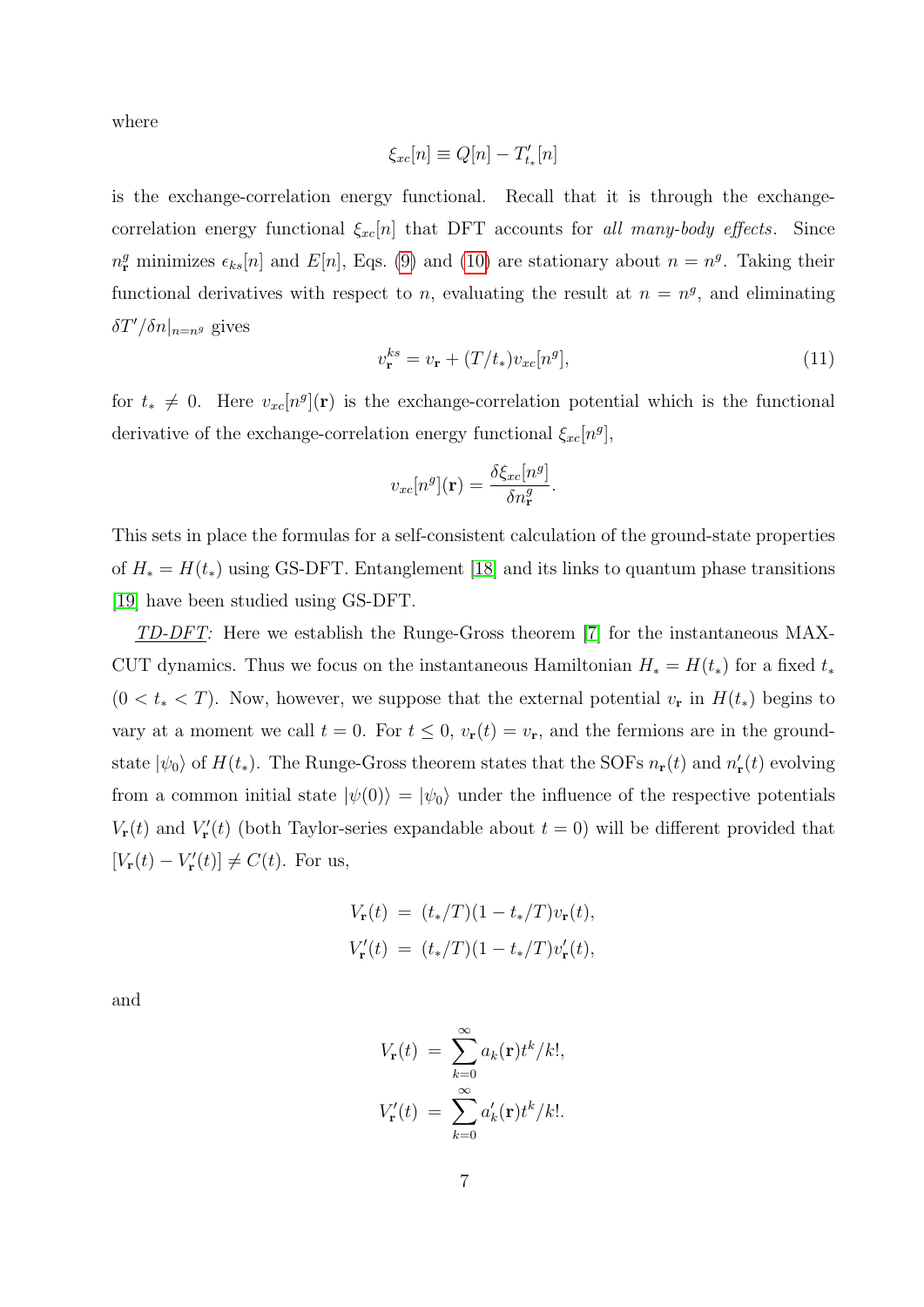Let  $C_k(\mathbf{r}) \equiv a_k(\mathbf{r}) - a'_k(\mathbf{r})$ . The condition that  $[V_{\mathbf{r}}(t) - V'_{\mathbf{r}}(t)] \neq C(t)$  means a smallest integer K exists such that  $C_k(\mathbf{r})$  is a non-trivial function of  $\mathbf{r}$  for all  $k \geq K$ , while for  $k < K$ , it is a constant  $C_k$  which can be set to zero without loss of generality.

It follows from Eq. [\(3\)](#page-3-0) that the conserved fermion current  $j_{\mathbf{r},\mu}$  has components

$$
\hat{j}_{\mathbf{r},0}(t) = n_{\mathbf{r}}(t);
$$
  

$$
\hat{j}_{\mathbf{r},k}(t) = (1/2\pi) \sum_{\mathbf{y}} (\Delta_k G_{\mathbf{r},\mathbf{y}}) \partial_t n_{\mathbf{y}}(t),
$$

with  $k = 1, 2$  [\[14\]](#page-12-12). Here  $G_{\mathbf{r},\mathbf{y}}$  is the Green's function for the lattice Laplacian,

$$
\sum_{k=1,2} \Delta_k \Delta_k G_{\mathbf{r},\mathbf{y}} = -2\pi \delta_{\mathbf{r},\mathbf{y}}.
$$

Defining  $j_{\mathbf{r},k}(t) = \langle \psi_0 | \hat{j}_{\mathbf{r},k}(t) | \psi_0 \rangle$ , it follows that

<span id="page-7-0"></span>
$$
\partial_t \{ j_{\mathbf{r},k}(t) - j'_{\mathbf{r},k}(t) \} = \langle \psi_0 | [\hat{j}_{\mathbf{r},k}(t), H(t) - H'(t)] | \psi_0 \rangle. \tag{12}
$$

Here  $j_{\mathbf{r},k}(t)$  [ $j'_{\mathbf{r},k}(t)$ ] and  $H(t)$  [H'(t)] are the expected fermion current and the Hamiltonian, respectively, when the external potential is  $v_{\bf r}(t)$  [ $v'_{\bf r}(t)$ ]. The Hamiltonians  $H(t)$  and  $H'(t)$ differ only in the external potential. Defining

$$
\delta j_{\mathbf{r},k}(t) = j_{\mathbf{r},k}(t) - j'_{\mathbf{r},k}(t)
$$

and

$$
\delta V_{\mathbf{y}}(t) = V_{\mathbf{y}}(t) - V_{\mathbf{y}}'(t),
$$

evaluation of the commutator in Eq. [\(12\)](#page-7-0) eventually gives

<span id="page-7-1"></span>
$$
\partial_t \{\delta j_{\mathbf{r},k}(t)\} = -(1/2\pi) \sum_{\mathbf{y}} (\Delta_k G_{\mathbf{r},\mathbf{y}}) \,\delta V_{\mathbf{y}}(t) \,\mathcal{M}_{\mathbf{y}}(t),\tag{13}
$$

where

$$
\mathcal{M}_{\mathbf{y}}(t) = \langle \psi_0 | (a_{\mathbf{y}}^{\dagger} Q_{\mathbf{y}} + Q_{\mathbf{y}}^{\dagger} a_{\mathbf{y}}) | \psi_0 \rangle.
$$

With K defined as above, taking K time-derivatives of Eq.  $(13)$  and evaluating the result at  $t = 0$  gives

<span id="page-7-2"></span>
$$
\left. \frac{\partial^{K+1}}{\partial t^{K+1}} (\delta j_{\mathbf{r},k}(t)) \right|_0 = \frac{-1}{2\pi} \sum_{\mathbf{y}} (\Delta_k G_{\mathbf{r},\mathbf{y}}) \mathcal{M}_{\mathbf{y}}(0) C_K(\mathbf{r}), \tag{14}
$$

where we have used that

$$
\partial^k/\partial t^k(\delta V_{\mathbf{y}}(t))|_{t=0} = C_k(\mathbf{y}) = 0
$$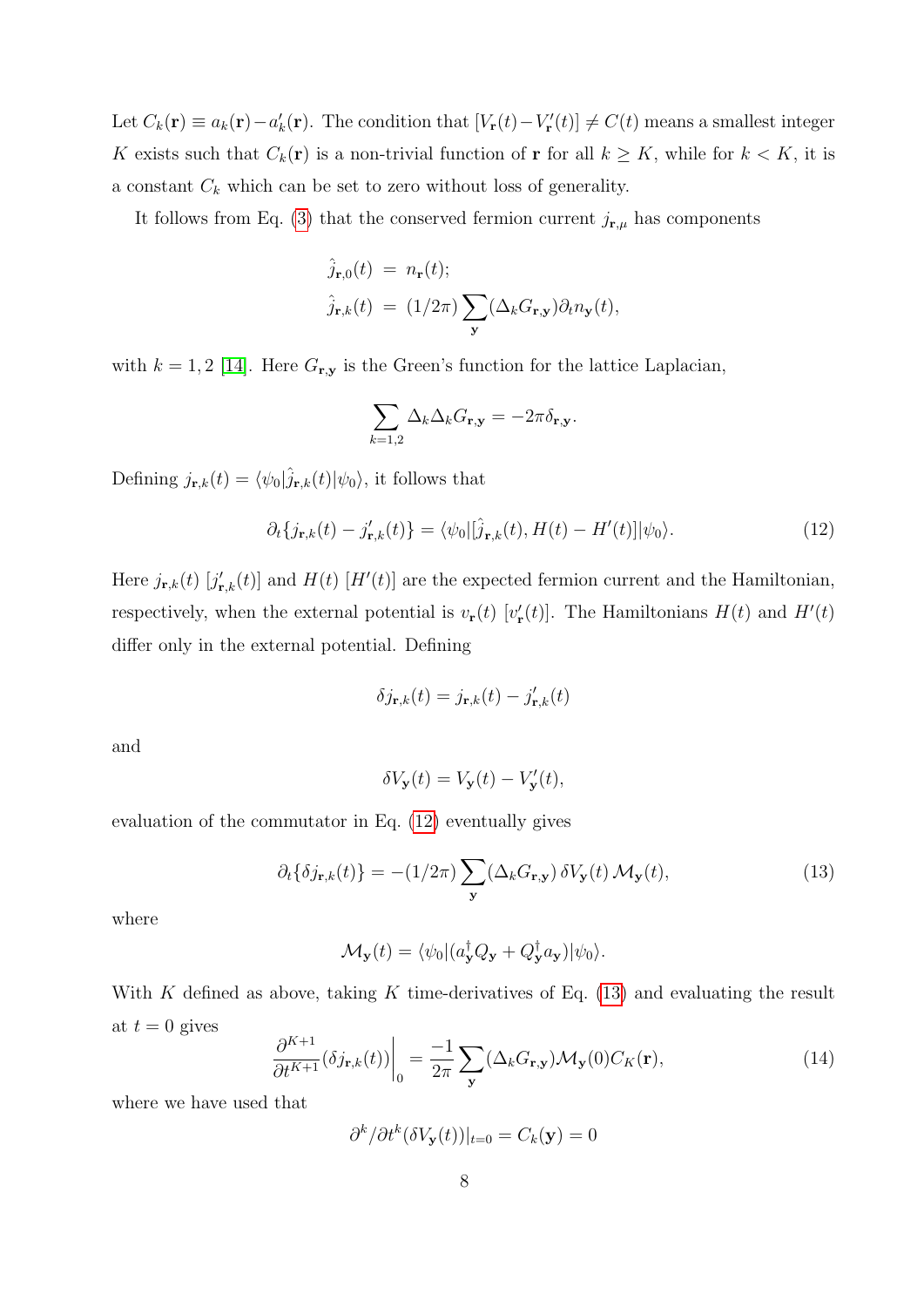for  $k < K$ . It is important to note that  $\mathcal{M}_{\mathbf{y}}(0) \neq 0$ . This follows since

$$
[H(t_*), n_{\mathbf{r}}(t_*)] \neq 0
$$

for  $t_* \neq T$ , and so the eigenstates of  $H(t_*)$  (specifically, its ground-state  $|\psi_0\rangle$ ) cannot be fermion number eigenstates. This ensures that the ground-state expectation value

$$
\mathcal{M}_{\mathbf{y}}(0) = \langle \psi_0 | (a_{\mathbf{y}}^{\dagger} Q_{\mathbf{y}} + Q_{\mathbf{y}}^{\dagger} a_{\mathbf{y}}) | \psi_0 \rangle \neq 0
$$

for  $t_* \neq T$ . It follows from the continuity equation for the fermion current that

$$
\partial_t (n_{\mathbf{r}}(t) - n'_{\mathbf{r}}(t)) = -\sum_{k=1,2} \Delta_k(\delta j_{\mathbf{r},k}(t)).
$$

Taking K time-derivatives of this equation, evaluating the result at  $t = 0$ , and using Eq. [\(14\)](#page-7-2) gives

<span id="page-8-0"></span>
$$
\frac{\partial^{K+2}}{\partial t^{K+2}} (n_{\mathbf{r}}(t) - n'_{\mathbf{r}}(t))|_{t=0} = -C_K(\mathbf{r}) \mathcal{M}_{\mathbf{r}}(0) \neq 0,
$$
\n(15)

where we have used the equation of motion for  $G_{\mathbf{r},\mathbf{y}}$ . Eq. [\(15\)](#page-8-0) indicates that  $n_{\mathbf{r}}(t)$  cannot equal  $n'_{r}(t)$  since it insures that they will be different at  $t = 0^{+}$ , and so cannot be the same function. This proves the Runge-Gross theorem for the instantaneous MAXCUT dynamics.

We have just seen that when potentials  $V_{\mathbf{r}}(t)$  and  $V'_{\mathbf{r}}(t)$  differ by a time-dependent function  $C(t)$ , they give rise to the same SOF  $n_r(t)$ . However, the wave functions produced by these potentials from the same initial state will differ by a time-dependent phase factor. For our purposes, it is important to note that this extra phase factor cancels out when calculating the expectation value of an operator. In particular, it will cancel out when calculating the instantaneous energy eigenvalues  $E_n(t) = \langle E_n(t) | H(t) | E_n(t) \rangle$ . As a result, this phase factor will not affect our calculation of the minimum energy gap to be described below. Having said this, it is worth noting that this subtlety is not expected to cause difficulties in practice since the probe potential  $V_{r}(t)$  is assumed to be under the direct control of the experimenter, and so the precise form of  $V_{r}(t)$  is known. When an experimentalist says a sinusoidal probe potential has been applied, this means  $V_{\bf r}(t) = V_{\bf r} \sin \omega t$ ; it does not mean  $V_{\mathbf{r}}(t) = V_{\mathbf{r}} \sin \omega t + C(t)$ . Thus in a well-defined experiment  $C(t) = 0$ .

The KS system of non-interacting fermions can also be introduced in TD-DFT [\[7\]](#page-12-6). We must still assume that the interacting SOF  $n_r(t)$  can be obtained from the SOF of the noninteracting KS fermions moving in the external potential  $v_{\mathbf{r}}^{ks}(t)$ . The potentials  $v_{\mathbf{r}}^{ks}(t)$  and  $v_{\mathbf{r}}(t)$  are related via  $(t_* \neq 0)$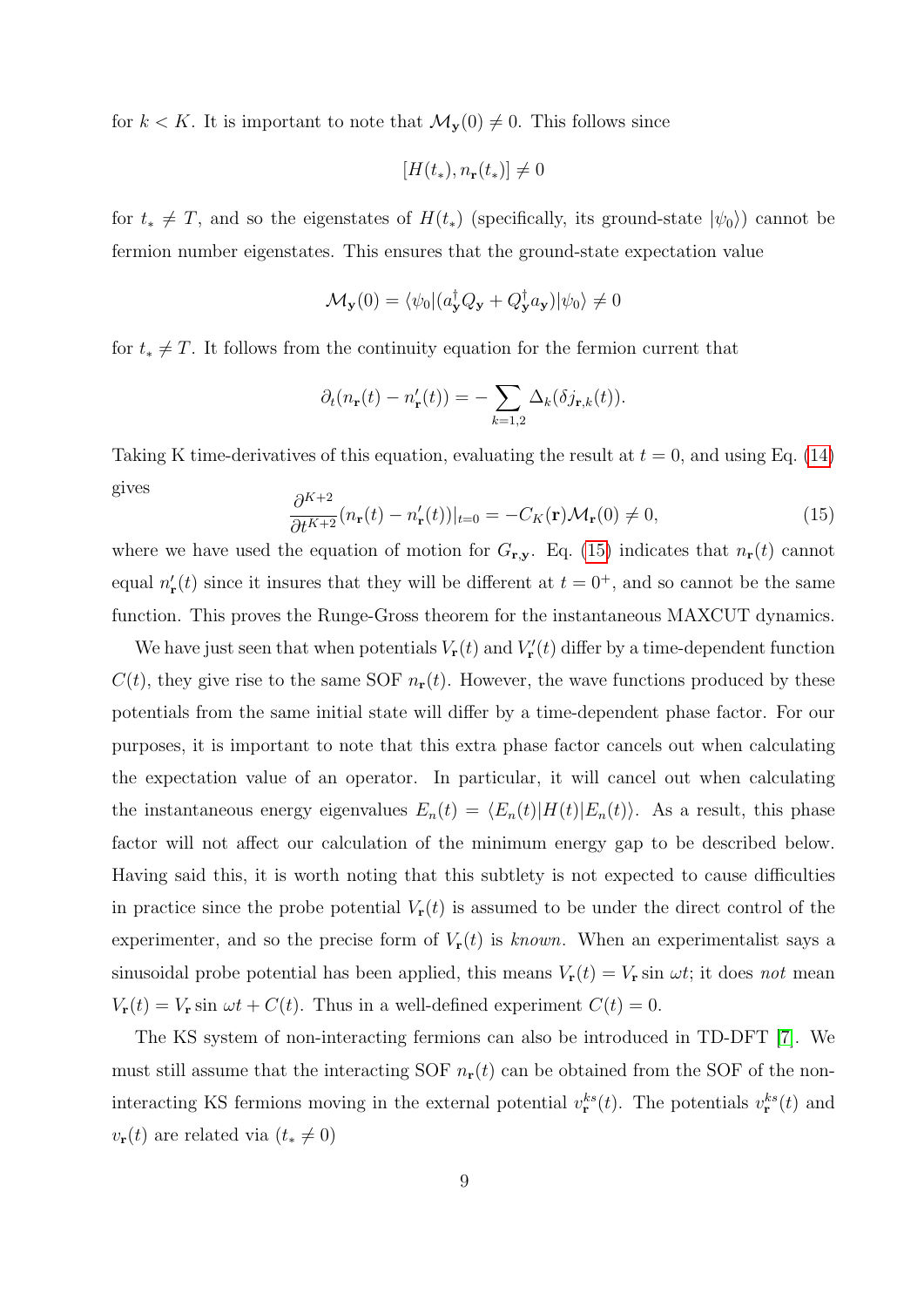<span id="page-9-0"></span>
$$
v_{\mathbf{r}}^{ks}(t) = v_{\mathbf{r}}(t) + (T/t_*) v_{xc}[n_{\mathbf{r}}(t)],
$$
\n(16)

though Eq. [\(16\)](#page-9-0) is to be thought of as defining the exchange-correlation potential  $v_{xc}[n_{r}(t)]$ .

Minimum Gap: A problem of longstanding treachery in GS-DFT is the calculation of the excitation energies of a fermion system. TD-DFT was able to find these energies by determining the system's frequency-dependent linear response, and relating the excitation energies to poles appearing in that response [\[20\]](#page-13-4). The arguments used are quite general and can be easily adapted to determine the energy gap for the instantaneous MAXCUT dynamics.

Previously, we considered an external potential that becomes time-varying for  $t \geq 0$ . Our interest is the interacting fermion linear response, and so we assume that the total potential has the form

$$
v_{\mathbf{r}}^{\mathrm{tot}}(t) = v_{\mathbf{r}} + v_{\mathbf{r}}^1(t),
$$

with  $v_{\mathbf{r}}^{\{1\}}(t)$  a suitably small time-varying perturbation. The probe potential  $v_{\mathbf{r}}^{\{1\}}(t)$  generates a first-order response  $n_{\mathbf{r}}^1(t)$  in the SOF:

$$
n_{\mathbf{r}}^{\mathrm{tot}}(t) = n_{\mathbf{r}}^{g} + n_{\mathbf{r}}^{1}(t).
$$

The susceptibility  $\chi_{\mathbf{r},\mathbf{r}'}(t-t')$  connects the first-order probe potential to the SOF response. The total potential  $v_{\mathbf{r}}^{\text{tot}}(t)$  is related to the KS potential  $v_{\mathbf{r}}^{ks}(t)$  through Eq. [\(16\)](#page-9-0), and by assumption, the SOF for both the interacting and KS fermions is the same. This allows the time-Fourier transform of the SOF response  $n_{\mathbf{r}}^{\{1\}}(\omega)$  to be determined from the time-Fourier transforms of the KS susceptibility  $\chi_{\mathbf{r},\mathbf{r}'}^{ks}(\omega)$ , the exchange-correlation kernel  $f_{xc}[n^g](\mathbf{r},\mathbf{r}';\omega)$ , and the probe potential  $v_{\mathbf{r}}^1(\omega)$ :

<span id="page-9-1"></span>
$$
\sum_{\mathbf{y}'} \{ \delta_{\mathbf{r},\mathbf{y}'} - \sum_{\mathbf{r}'} \chi_{\mathbf{r},\mathbf{r}'}^{ks}(\omega) f_{xc}[n^g](\mathbf{r}', \mathbf{y}'; \omega) \} n_{\mathbf{y}'}^1(\omega) = \sum_{\mathbf{r}'} \chi_{\mathbf{r},\mathbf{r}'}^{ks}(\omega) v_{\mathbf{r}'}^1(\omega).
$$
 (17)

The KS susceptibility [\[8\]](#page-12-7) depends on the KS static unperturbed orbitals  $\phi_j(\mathbf{r})$ ; and the corresponding energy eigenvalues  $\varepsilon_j$  and orbital occupation numbers  $f_j$ ,

$$
\chi_{\mathbf{r},\mathbf{r}'}^{ks}(\omega) = \sum_{j,k} \left( f_k - f_j \right) \frac{\phi_j(\mathbf{r}) \overline{\phi}_k(\mathbf{r}) \overline{\phi}_j(\mathbf{r}') \phi_k(\mathbf{r}')}{\omega - (\varepsilon_j - \varepsilon_k) + i\eta}.
$$
\n(18)

The exchange-correlation kernel  $f_{xc}[n^g]$  incorporates all many-body effects into the linear response dynamics and is related to the exchange-correlation potential  $v_{xc}[n^g]$  through a functional derivative,

$$
f_{xc}[n^g] = \frac{\delta v_{xc}[n^g]}{\delta n^g}.
$$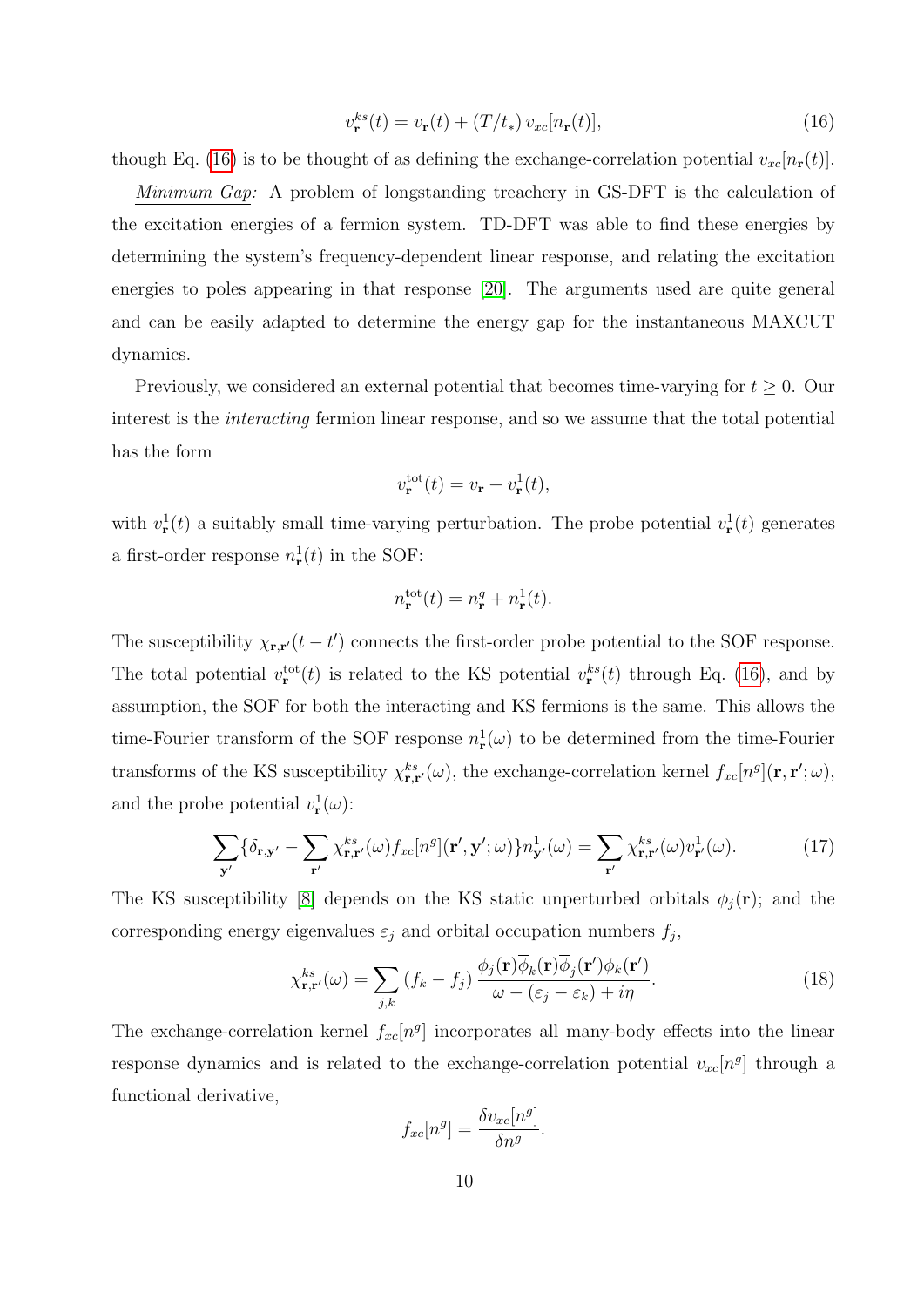In general, the interacting fermion excitation energies

$$
\Omega_{jk} = E_j - E_k
$$

differ from the KS excitation energies

$$
\omega_{jk} = \varepsilon_j - \varepsilon_k.
$$

The RHS of Eq. [\(17\)](#page-9-1) remains finite as  $\omega \to \Omega_{jk}$ , while the first-order SOF response  $n_{\mathbf{y}'}^1(\omega)$ has a pole at each  $\Omega_{jk}$ . Thus the operator on the LHS acting on  $n_{\mathbf{y}'}^1(\omega)$  cannot be invertible. Otherwise, its inverse could be applied to both sides of Eq. [\(17\)](#page-9-1) with the result that the RHS would remain finite as  $\omega \to \Omega_{jk}$ , while the LHS would diverge. To avoid this inconsistency, the operator must have a zero eigenvalue as  $\omega \to \Omega_{jk}$ . Following Ref. [\[20\]](#page-13-4), one is led to the following eigenvalue problem:

<span id="page-10-0"></span>
$$
\sum_{k',j'} \frac{M_{kj;k'j'}(\omega)}{\omega - \omega_{j'k'} + i\eta} \xi_{k'j'}(\omega) = \lambda(\omega) \xi_{kj}(\omega), \tag{19}
$$

where, writing

$$
\alpha_{k'j'} = f_{k'} - f_{j'}
$$

and

$$
\Phi_{\mathbf{r}}^{kj}=\overline{\phi}_{\mathbf{r}}^k\phi_{\mathbf{r}}^j
$$

,

we have

$$
M_{k'j';kj}(\omega) = \alpha_{k'j'} \sum_{\mathbf{r}',\mathbf{y}'} \overline{\Phi}_{\mathbf{r}'}^{kj} f_{xc}[n^g](\mathbf{r}',\mathbf{y}';\omega) \Phi_{\mathbf{y}'}^{k'j'}(\omega).
$$

It can be shown that  $\lambda(\Omega_{ik}) = 1$ .

So far, the argument is exact. To proceed further some form of approximation must be introduced. In the single-pole approximation [\[20\]](#page-13-4) the KS poles are assumed to be wellseparated so that we can focus on a particular KS excitation energy  $\omega_{jk} = \omega_*$ . The eigenvectors  $\xi_{k'j'}(\omega)$  and the matrix operator  $M_{kj;k'j'}(\omega)$  are finite at  $\omega_*$ , while the eigenvalue  $\lambda(\omega)$ must have a pole there to match the pole on the LHS of Eq. [\(19\)](#page-10-0):

$$
\lambda(\omega) = \frac{A(\omega_*)}{\omega - \omega_*} + \mathcal{O}(1).
$$

Let  $\omega_*$  be d-fold degenerate:  $\omega_{k_1j_1}, \dots, \omega_{k_dj_d} = \omega_*$ . Matching singularities in Eq. [\(19\)](#page-10-0) gives

<span id="page-10-1"></span>
$$
\sum_{l=1}^{d} M_{k_{i}j_{i};k'_{l}j'_{l}}(\omega_{*}) \xi_{k'_{l}j'_{l}}^{n} = A^{n}(\omega_{*}) \xi_{k_{i}j_{i}}^{n}(\omega_{*}),
$$
\n(20)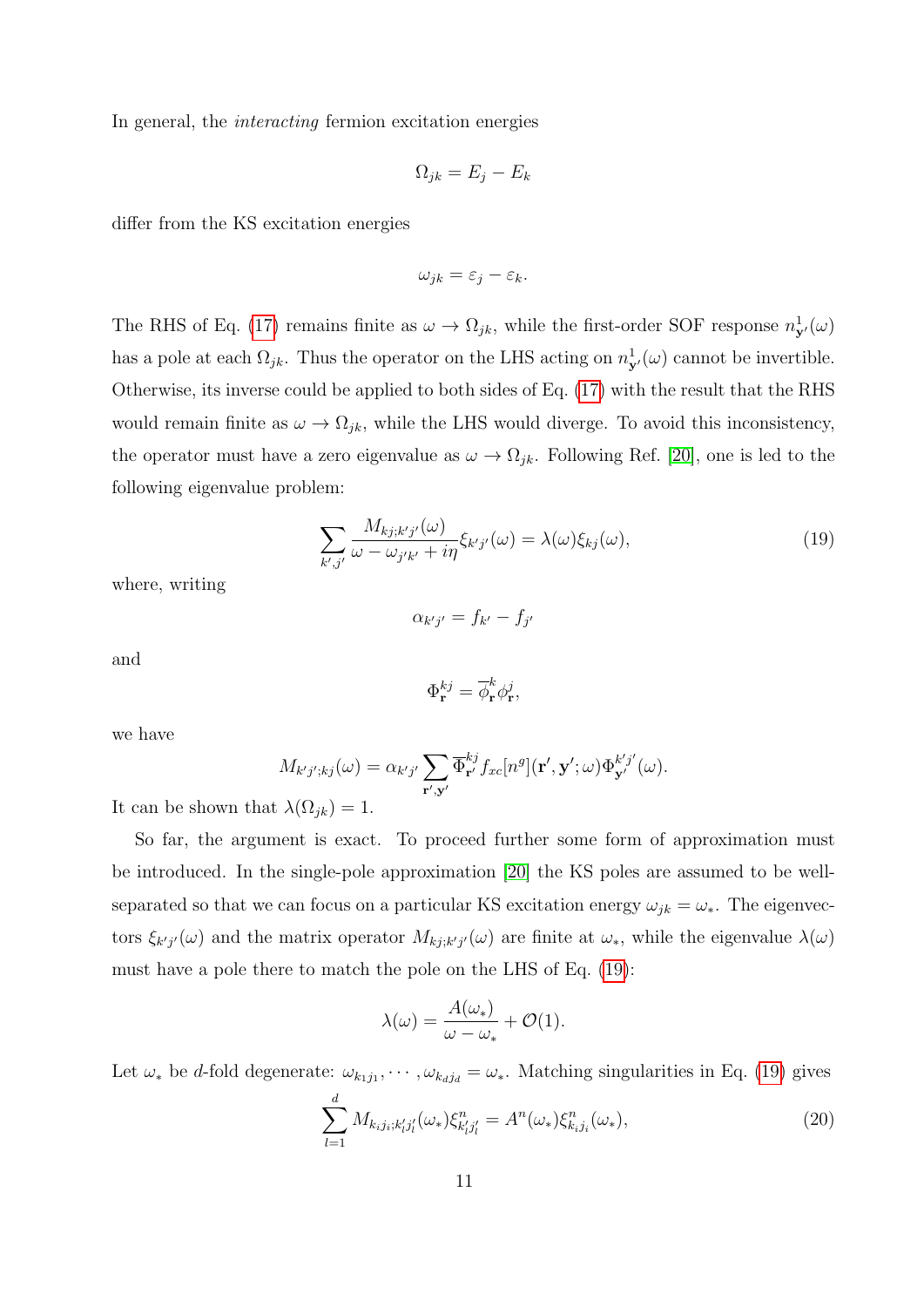where  $i, n = 1, \ldots, d$ . For our purposes, the eigenvalues  $A<sup>n</sup>(\omega_*)$  are of primary interest and are found from Eq. [\(20\)](#page-10-1). From each  $A<sup>n</sup>(\omega_*)$ , we find

$$
\lambda^{n}(\omega) = \frac{A^{n}(\omega_{*})}{\omega - \omega_{*}}.
$$

Since  $\lambda^n(\Omega_{jk}) = 1$ , it follows that the sum of  $\lambda^n(\Omega_{jk})$  and its complex conjugate is 2. Plugging into this sum the singular expressions for  $\lambda^n(\Omega_{jk})$  and that of its complex conjugate, and solving for  $\Omega_{jk}^n$  gives

$$
\Omega_{jk}^{n} = \omega_{*} + Re[A^{n}(\omega_{*})].
$$

Interactions will thus generally *split* the  $\omega_*$ -degeneracy. Now let

$$
\delta E = \min_n Re[A^n(\omega_*)]
$$

and

$$
\overline{\Omega}_{jk} = \min_n \Omega_{jk}^n.
$$

Our expression for  $\Omega_{jk}^n$  then gives

$$
\overline{\Omega}_{jk} = \omega_* + \delta E.
$$

In the context of the QAE algorithm, our interest is the energy gap

$$
\Delta(t_*) = E_1(t_*) - E_0(t_*)
$$

separating the instantaneous ground and first-excited states. In this case, our expression for  $\overline{\Omega}_{ik}$  gives

<span id="page-11-0"></span>
$$
\Delta(t_*) = [\varepsilon_1(t_*) - \varepsilon_0(t_*)] + \delta E(t_*). \tag{21}
$$

To obtain the minimum gap  $\Delta$  for QAE numerically, one picks a sufficiently large number of  $t_* \in (0,T)$ ; solves for  $\Delta(t_*)$  using the KS system associated with  $H(t_*)$  to evaluate the RHS of Eq. [\(21\)](#page-11-0); and then uses the minimum of the resulting set of  $\Delta(t_*)$  to upper bound ∆. Because the KS dynamics is non-interacting, it has been possible to treat KS systems with  $N \sim 10^3$  KS fermions [\[9–](#page-12-8)[11\]](#page-12-9). This would allow evaluation of the minimum gap  $\Delta(N)$ for the QAE algorithm for  $N \sim 10^3$ .

Discussion: As with all KS calculations, the minimum gap calculation requires an approximation for the exchange-correlation energy functional  $\xi_{xc}[n]$ . Note that, because the qubits in a quantum register must be located at fixed positions for the register to function properly, the associated JW fermions are distinguishable since they are each pinned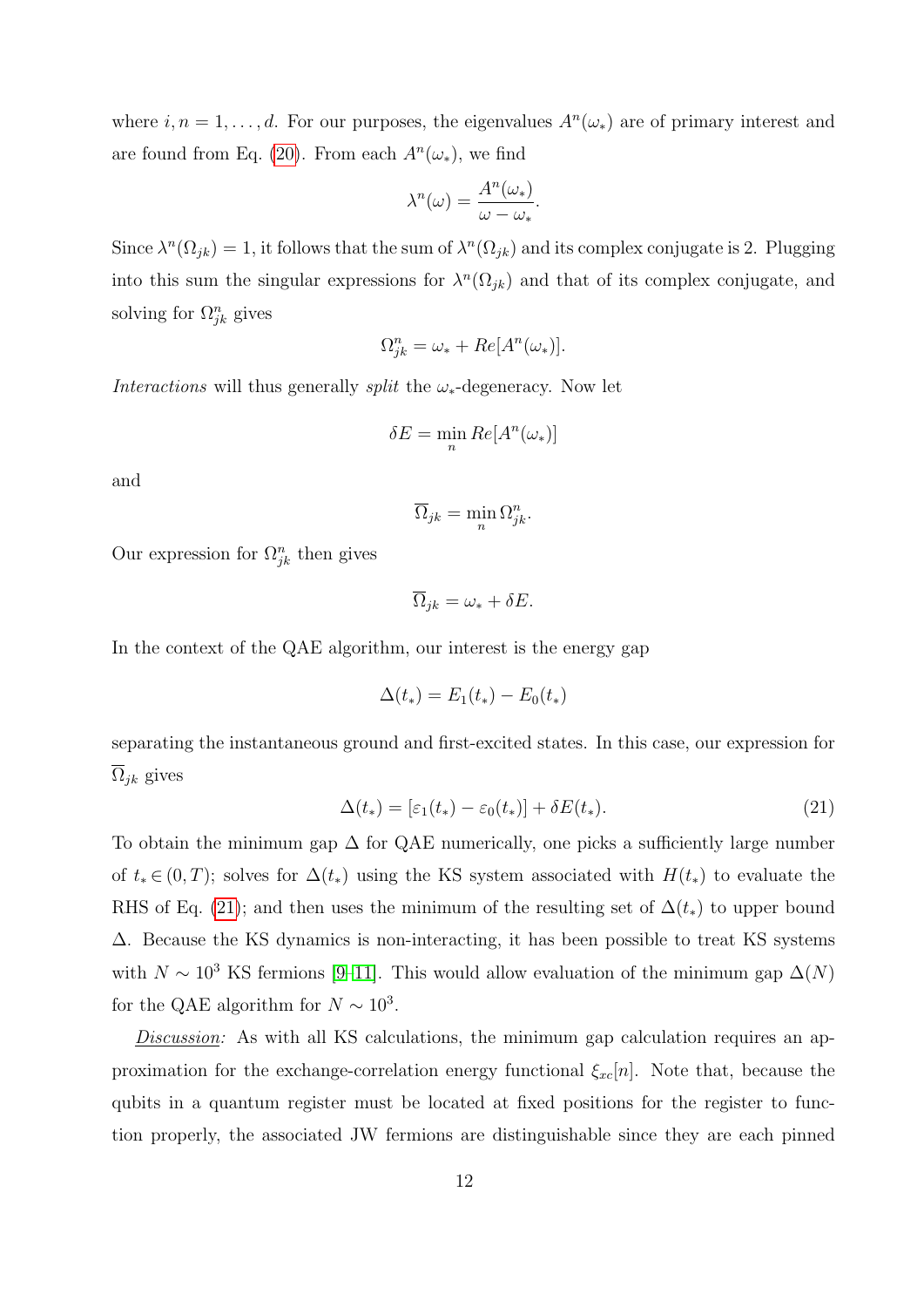to a specific lattice site. Consequently, anti-symmetrization of the fermion wavefunction is not required, with the result that the exchange energy vanishes in the MAXCUT dynamics. The exchange-correlation energy functional  $\xi_{xc}[n]$  is then determined solely by the correlation energy which can be calculated using the methods of Ref. [\[21\]](#page-13-5). Parametrization of these results yields analytical expressions for the correlation energy per particle which, upon differentiation, give  $v_{xc}[n]$  and  $f_{xc}[n]$ . Replacing  $n \to n_r$  in  $\xi_{xc}[n]$  gives the local density approximation (LDA) for GS-DFT; while  $n \to n_{r}(t)$  gives the adiabatic local density approximation (ALDA) for TD-DFT. These simple approximations have proven to be remarkably successful, and provide a good starting point for the minimum gap calculation. Self-interaction corrections to  $\xi_{xc}[n]$  are not necessary since the two-fermion interaction [see Eq. [\(7\)](#page-4-1)] has no self-interaction terms. Finally, because the fermions are pinned, it will be necessary to test the gap for sensitivity to derivative discontinuities [\[22\]](#page-13-6) in  $\xi_c[n]$ .

Acknowledgments: We thank A. Satanin for stimulating conversations. F. Nori gratefully acknowledges partial support from LPS, ARO, and NSF grant No. EIA-0130383; and F. Gaitan thanks T. Howell III for continued support.

- <span id="page-12-1"></span><span id="page-12-0"></span>[1] E. Farhi et al., Science 292, 472 (2001).
- <span id="page-12-2"></span>[2] T. Hogg, Phys. Rev. A **67**, 022314 (2003).
- <span id="page-12-3"></span>[3] A. Young et al., Phys. Rev. Lett. 101, 170503 (2008).
- <span id="page-12-4"></span>[4] R. Dreizler and E. Gross, Density Functional Theory (Springer-Verlag, New York, 1990).
- <span id="page-12-5"></span>[5] P. Hohenberg and W. Kohn, Phys. Rev. **136**, B864 (1964).
- <span id="page-12-6"></span>[6] W. Kohn and L.J. Sham, Phys. Rev. 140, A1133 (1965).
- <span id="page-12-7"></span>[7] E. Runge and E. Gross, Phys. Rev. Lett. 52, 997 (1984).
- <span id="page-12-8"></span>[8] M. Marques and E. Gross, Annu. Rev. Phys. Chem. 55, 427 (2004).
- [9] F. Shimojo et al., Phys. Rev. B 77 095103 (2008).
- <span id="page-12-9"></span>[10] H. Jiang et al., Phys. Rev. B 68, 165337 (2003).
- <span id="page-12-10"></span>[11] D. Sanchez-Portal et al., Int. J. Quantum Chem. 65, 453 (1997).
- <span id="page-12-11"></span>[12] F. Gaitan and F. Nori, Phys. Rev. B 79, 205117 (2009).
- <span id="page-12-12"></span>[13] M. Steffen et al., Phys. Rev. Lett. 90, 067903 (2003).
- <span id="page-12-13"></span>[14] E. Fradkin, Phys. Rev. Lett. **63**, 322 (1989).
- [15] C.D. Batista and G. Ortiz, Phys. Rev. Lett. **86**, 1082 (2001).